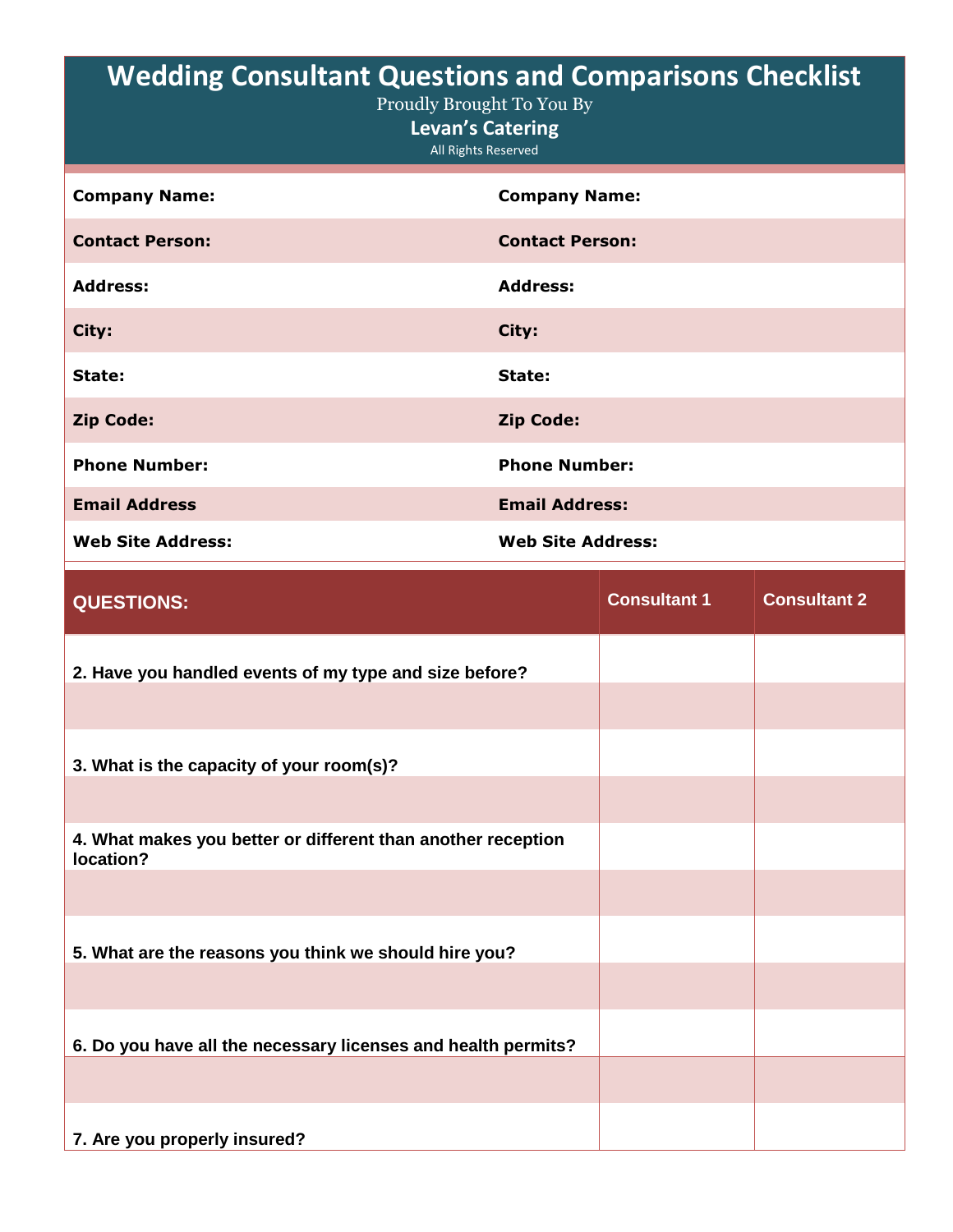| 8. Do you allow outside Caterers? If so, is the kitchen fully<br>equipped?                               |  |
|----------------------------------------------------------------------------------------------------------|--|
|                                                                                                          |  |
| 9. If the reception location is also the caterer: Do you provide<br>tasting consultations/food tastings? |  |
|                                                                                                          |  |
| 10. What is your liquor policy?                                                                          |  |
|                                                                                                          |  |
| 11. Who is supplying the liquor, water, ice, etc.?                                                       |  |
|                                                                                                          |  |
| 12. Do you have an ice machine on site?                                                                  |  |
|                                                                                                          |  |
| 13. Is there a dance floor and, if so, how many people can<br>it handle?                                 |  |
|                                                                                                          |  |
| 14. May our DJ or other professional(s) have access to<br>your electrical outlets? Are there enough?     |  |
|                                                                                                          |  |
| 15. Is a deposit required? If so, how much?                                                              |  |
|                                                                                                          |  |
| 16. When is the deposit due to reserve the room?                                                         |  |
|                                                                                                          |  |
| 17. When is the final headcount due?                                                                     |  |
|                                                                                                          |  |
| 18. May I make partial payments?                                                                         |  |
|                                                                                                          |  |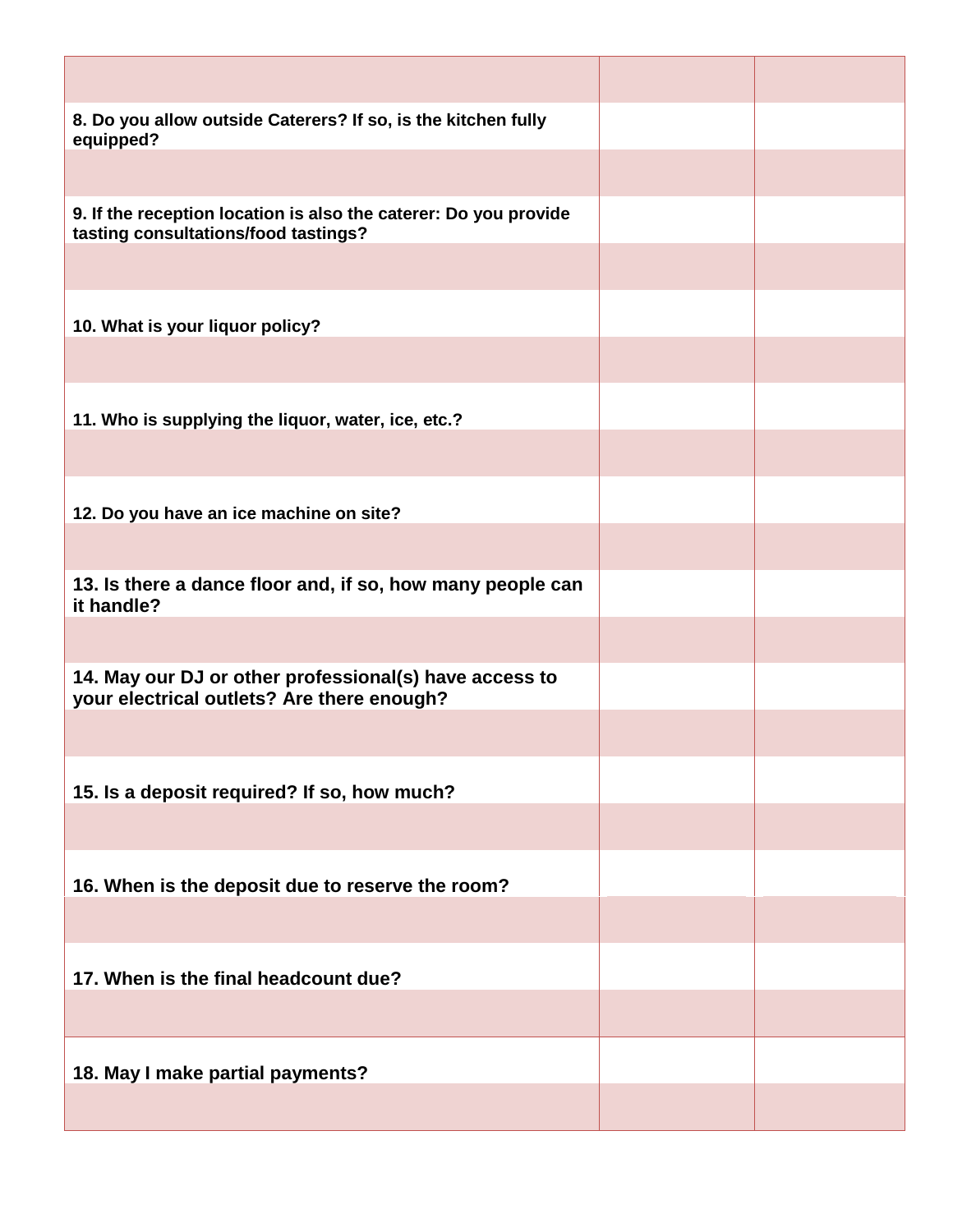| 19. When is the final payment due?                                                            |  |
|-----------------------------------------------------------------------------------------------|--|
|                                                                                               |  |
| 20. What percentage are the taxes?                                                            |  |
|                                                                                               |  |
| 21. What is the overtime charge?                                                              |  |
|                                                                                               |  |
| 22. Is the set-up and clean up included in the final price?                                   |  |
|                                                                                               |  |
| 23. Do you provide tables, chairs,?                                                           |  |
|                                                                                               |  |
| 24. What equipment do you provide?                                                            |  |
|                                                                                               |  |
| 25. Do you have Audio/Visual Equipment?                                                       |  |
|                                                                                               |  |
| 26. Are the above items included in the basic price or are<br>they extra? If extra, how much? |  |
|                                                                                               |  |
| 27. Do you provide rentals, or are they from another<br>company?                              |  |
|                                                                                               |  |
| 28. Is there adequate parking?                                                                |  |
|                                                                                               |  |
| 29. Is there a charge for parking? If so, how much?                                           |  |
|                                                                                               |  |
| 30. Do you offer valet parking? If so, how much?                                              |  |